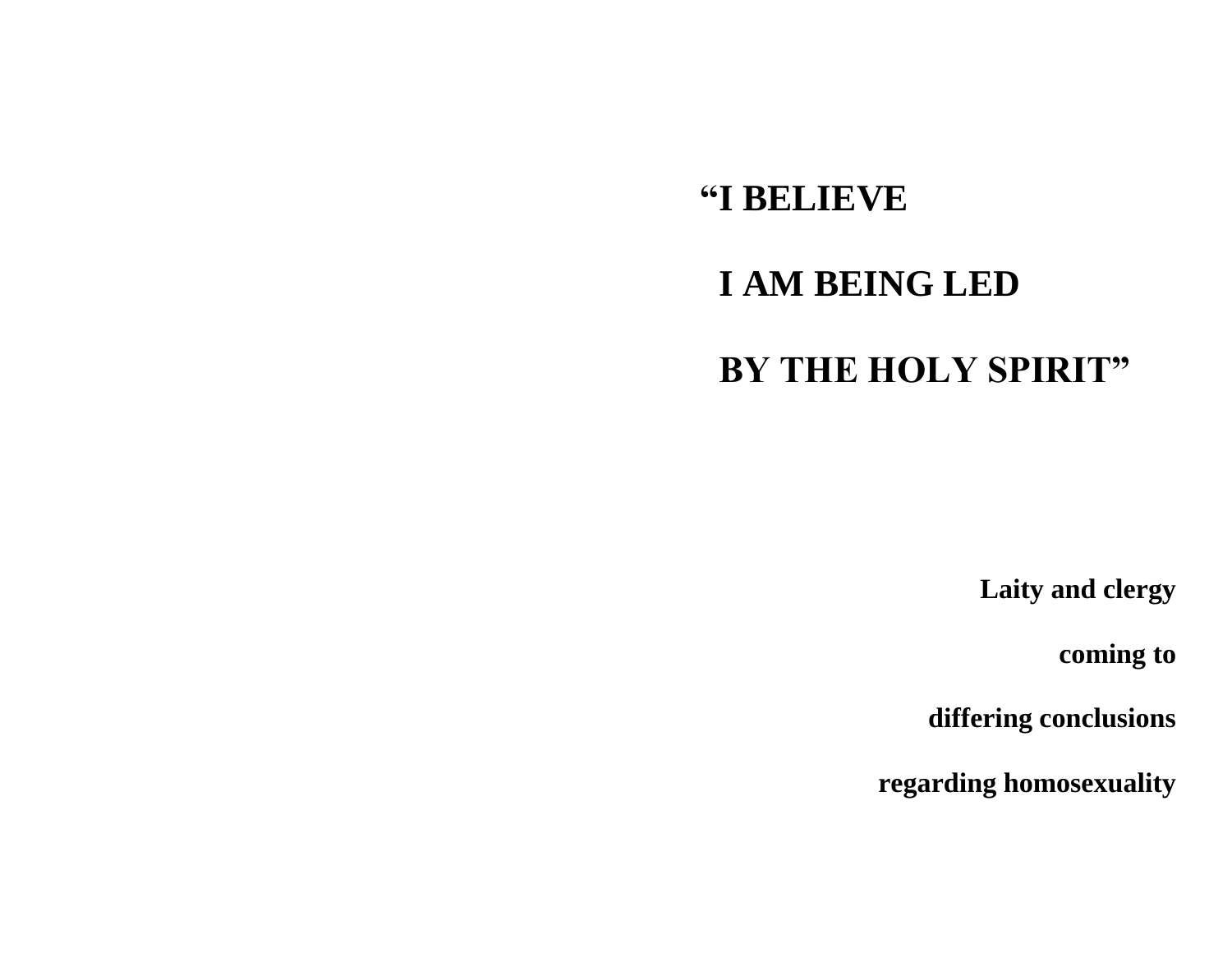The title of the book is placed within quotation marks since it represents what persons in The United Methodist Church often say, even when they have differing points of view.

Permission to reprint is granted by the author (if all pages are included without editorial modification).

Double-sided printing of the booklet will enable pages to appear in sequential order.

Address for an electronic copy (in either booklet or one-sided format): www.inumc.org/wayforwardresources

April 23, 2018

# **ADDENDUM**

I've written these pages to show one way United Methodist laity and clergy might carry out their responsibilities if the proposed "one church" model is adopted (without a move to a congregational form of governance).

If The UMC adopts a different model, the organizational layout delineated in this booklet might still be useful.

My deepest hope is that all of us who are a part of The UMC will find a resolution that will enable us to expend our full energy on leading persons to become disciples of Jesus Christ, for the transformation of the world.

Adolf Hansen, PhD

Theologian in Residence St. Luke's United Methodist Church Indianapolis, Indiana

Author: *Is It Time? Helping Laity and Clergy Discuss Homosexuality One Question at a Time* (Abingdon, 2017)

[adolf.hansen@comcast.net](mailto:adolf.hansen@comcast.net)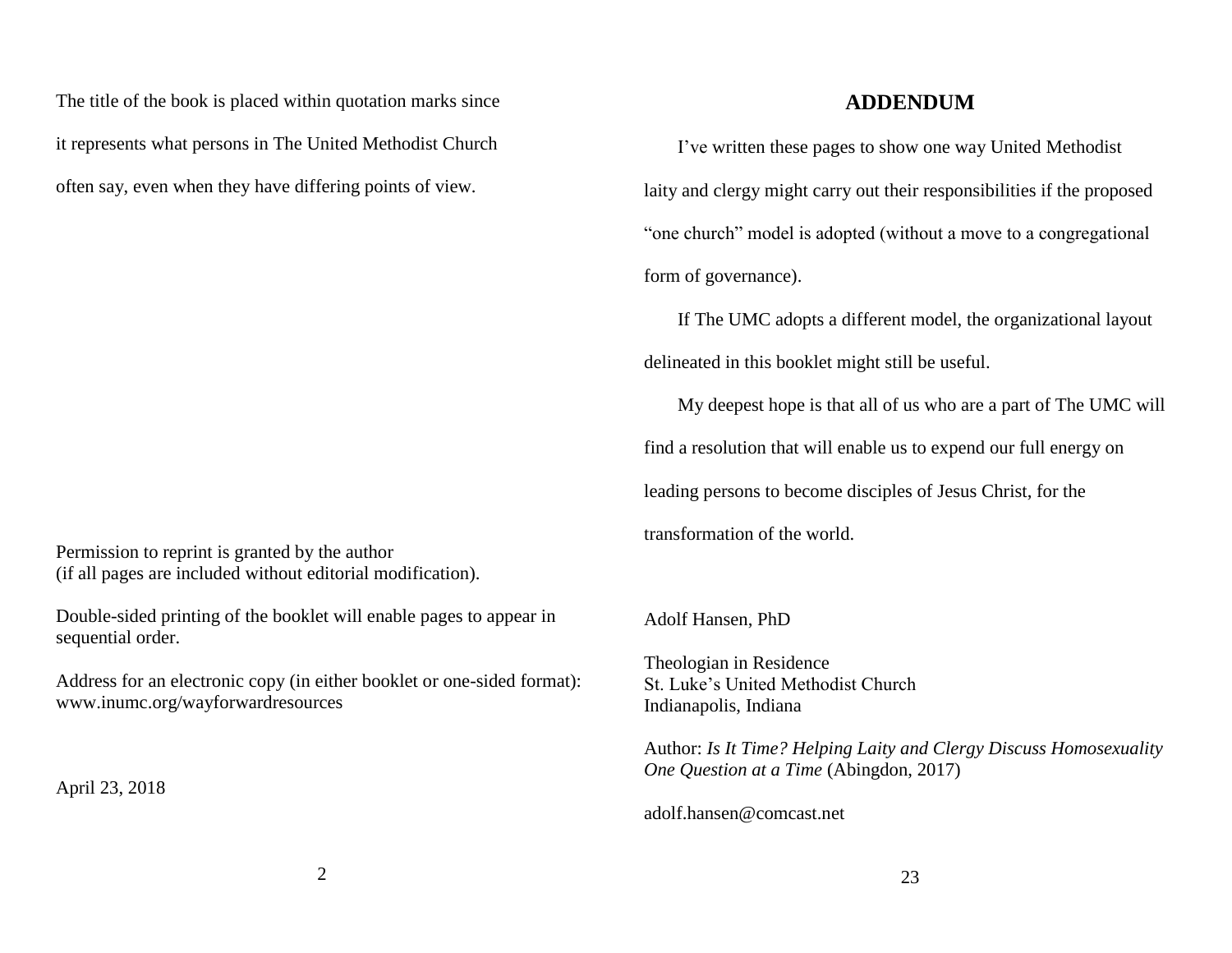# **QUESTION**

If The UMC decides to allow greater diversity in dealing with persons who express a sexual orientation and practice other than heterosexual—including same-gender marriages, or the ordination and appointment of married lesbian or gay persons—how will I respond?

# **CONTENTS**

# **Introduction**

# **I AM A LAY PERSON**

I serve on a Staff-Parish Relations Committee. I am a member of a governing entity of a local congregation. I am a member of a Board of Ordained Ministry. I am a member of an Annual Conference. I am a delegate to General Conference. I am being led by the Holy Spirit.

# **I AM A CLERGY PERSON**

I serve a local congregation. I am a member of a Board of Ordained Ministry. I am a member of an Annual Conference. I am a District Superintendent. I am a delegate to General Conference. I am a Bishop. I am being led by the Holy Spirit.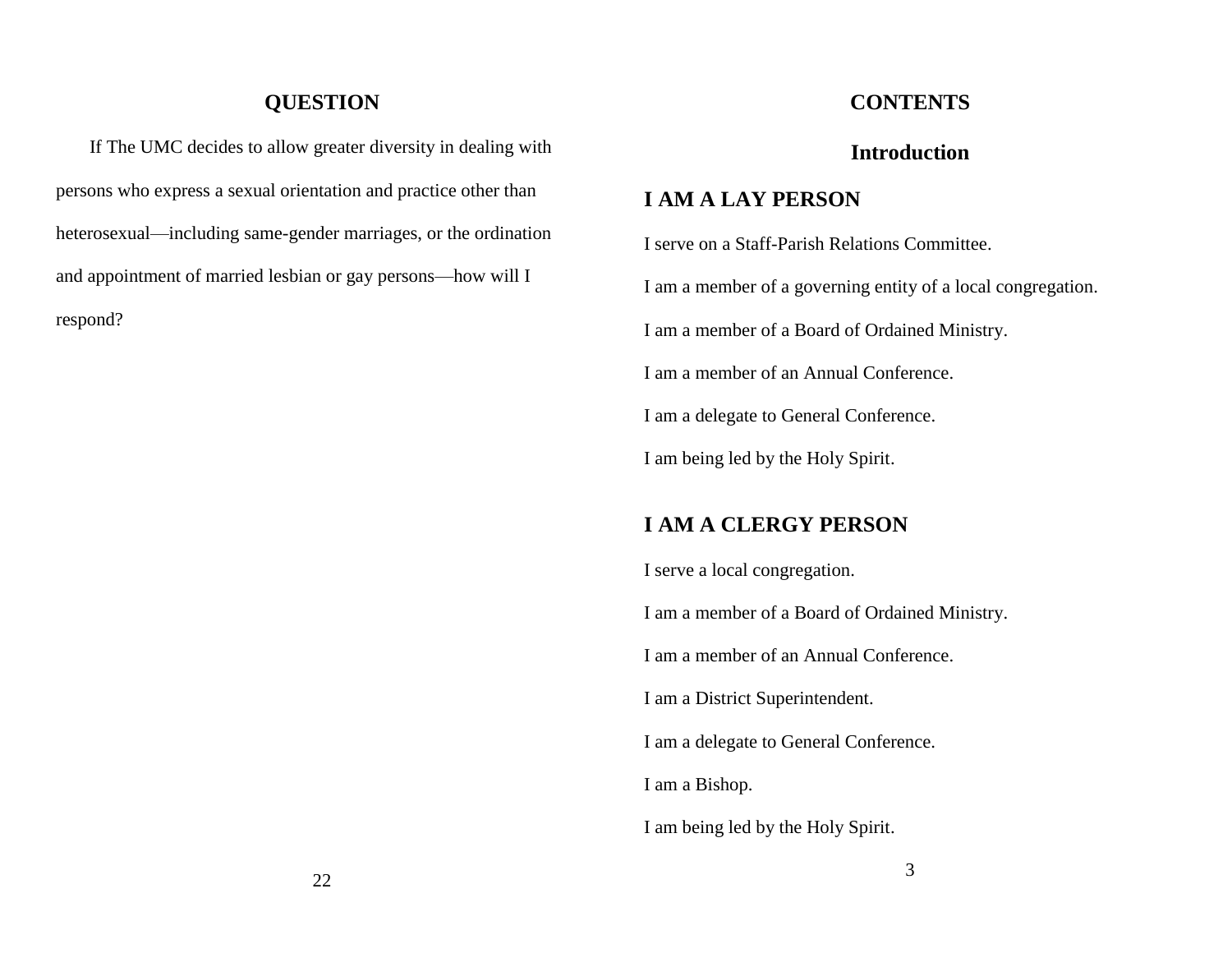# **Introduction**

Earlier in my life I became acquainted with a college student who believed another man was following him everywhere he went. In several conversations he told me about his experiences in great detail.

One day he asked, "Do you believe me? Do you believe what I'm saying?"

I paused, and then replied, "I believe that you believe a man is following you everywhere you go."

I don't think my response satisfied him, but I do think he understood.

\* \* \* \* \*

When you say, "I believe I am being led by the Holy Spirit," do you assume others believe you?

When you hear someone who has a view different from yours say, "I believe I am being led by the Holy Spirit," does that person assume you believe him or her?

If you do not agree with the view this person is expressing, are you willing to say, "I believe that you believe you are being led by the Holy Spirit?"

\* \* \* \* \*

Do you believe that some people in The United Methodist Church who believe the practice of homosexuality is compatible with Christian teaching believe they are being led by the Holy Spirit?

Do you believe that some people in The UMC who believe the practice of homosexuality is incompatible with Christian teaching believe they are being led by the Holy Spirit?

\* \* \* \* \*

# **"I BELIEVE I AM BEING LED BY THE HOLY SPIRIT"**

- This statement is what I—a clergy person—say.
- But how do I know whether or not I am right?
- Could it be that I am right, but only to some extent?
- If The UMC decides to allow greater diversity in dealing with persons who express a sexual orientation and practice other than heterosexual, how will I respond?
- Am I willing to accept such diversity even if that is not what I prefer?
- Do I believe other disciples of Jesus Christ in The UMC have an interpretation that differs from mine?
- Do I believe that those disciples believe that they are being led by the Holy Spirit?
- Do they believe that I—an individual who has a different interpretation—believe that I am being led by the Holy Spirit?
- Do I need to spend considerable time in earnest and fervent prayer for myself?
- Do I need to spend considerable time in earnest and fervent prayer for others with whom I differ?
- Will I spend that time, even now as I conclude reading this booklet?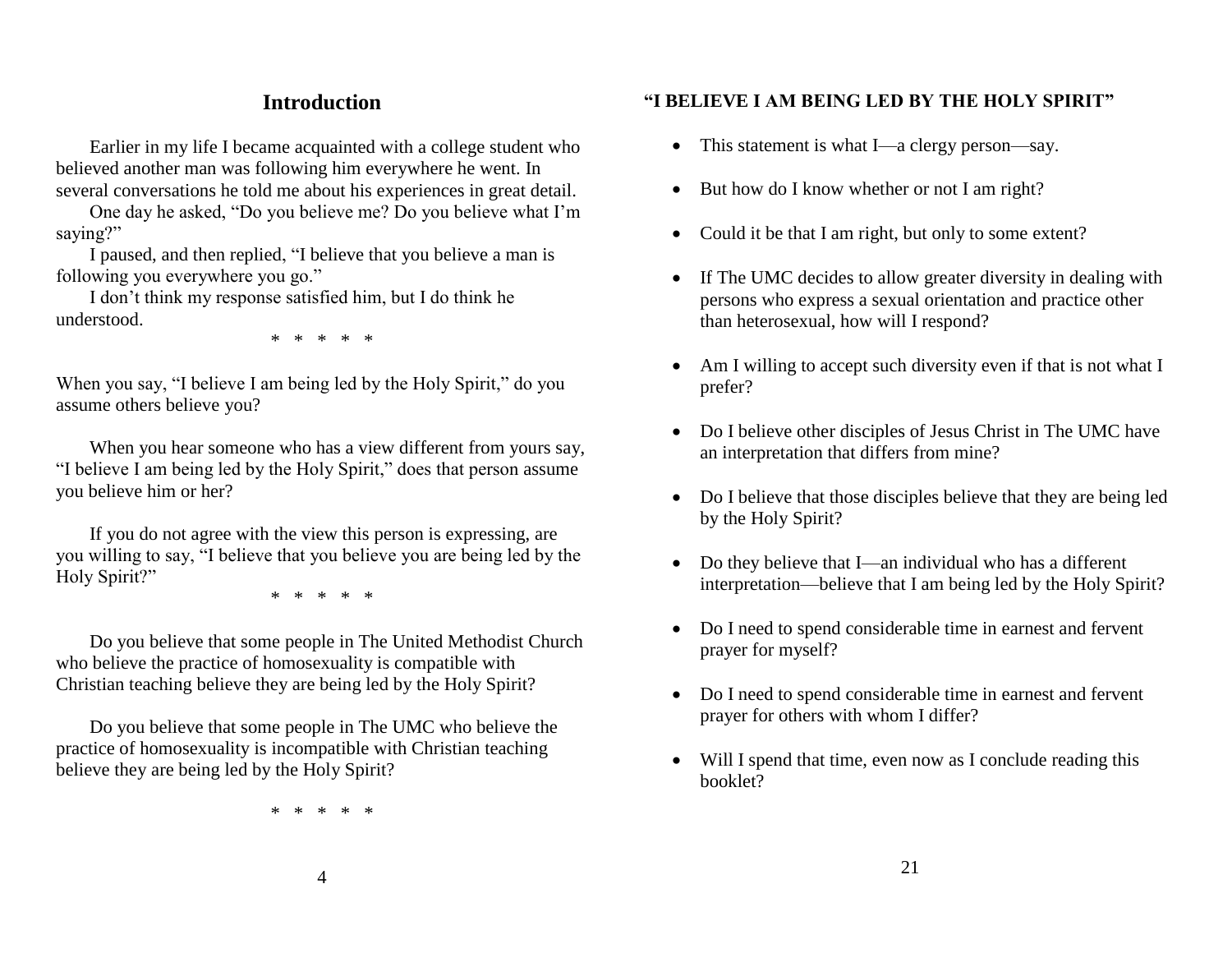### **I am a Bishop.**

- I am already dealing with a complexity of issues in making appointments of pastors to churches.
- The district superintendents and I attempt to match the unique opportunities of a local church with the abilities and experiences of the pastor to be appointed.
- Some of the current issues include: working spouse, geographic needs for elderly parents or children, theological preferences, cultural adaptability, size and complexity of congregations, and pastoral experience with those issues.
- If The UMC decides to allow greater diversity in dealing with persons who express a sexual orientation and practice other than heterosexual, that will add another area of complexity to my work as a bishop.
- I trust that the appointment process can accommodate those increased complexities, just as we have done with issues like women in ministry, and cross racial appointments.
- I believe I can be led by the Holy Spirit to carry out these responsibilities.
- The matching of pastors and churches is the most important work on an appointment, and great care is already being taken to make the best matches.

Do you believe that being convinced of one of these two possibilities is the only interpretation that is possible?

Or, do you believe there might be other options between the two, perhaps a person who leans toward one of them, or the other, but is not convinced of that view? Or, a person who might be ambivalent?

\* \* \* \* \*

\_\_\_\_\_\_\_\_\_\_\_\_\_\_\_\_\_\_\_\_\_\_\_\_\_\_\_\_\_\_\_\_\_\_\_\_\_\_\_\_\_\_\_\_\_\_\_\_\_\_\_\_\_\_\_

Does the following spectrum clarify the possibilities?

| The practice of    |         |            | The practice of    |           |
|--------------------|---------|------------|--------------------|-----------|
| homosexuality is   |         |            | homosexuality is   |           |
| compatible with    |         |            | incompatible with  |           |
| Christian teaching |         |            | Christian teaching |           |
| convinced          | leaning | ambivalent | leaning            | convinced |

\* \* \* \* \*

**Since some persons in The UMC follow each of these interpretations, and since they believe they are being led by the Holy Spirit, does there need to be room for all of them in The UMC of 2019 and 2020?**

\* \* \* \* \*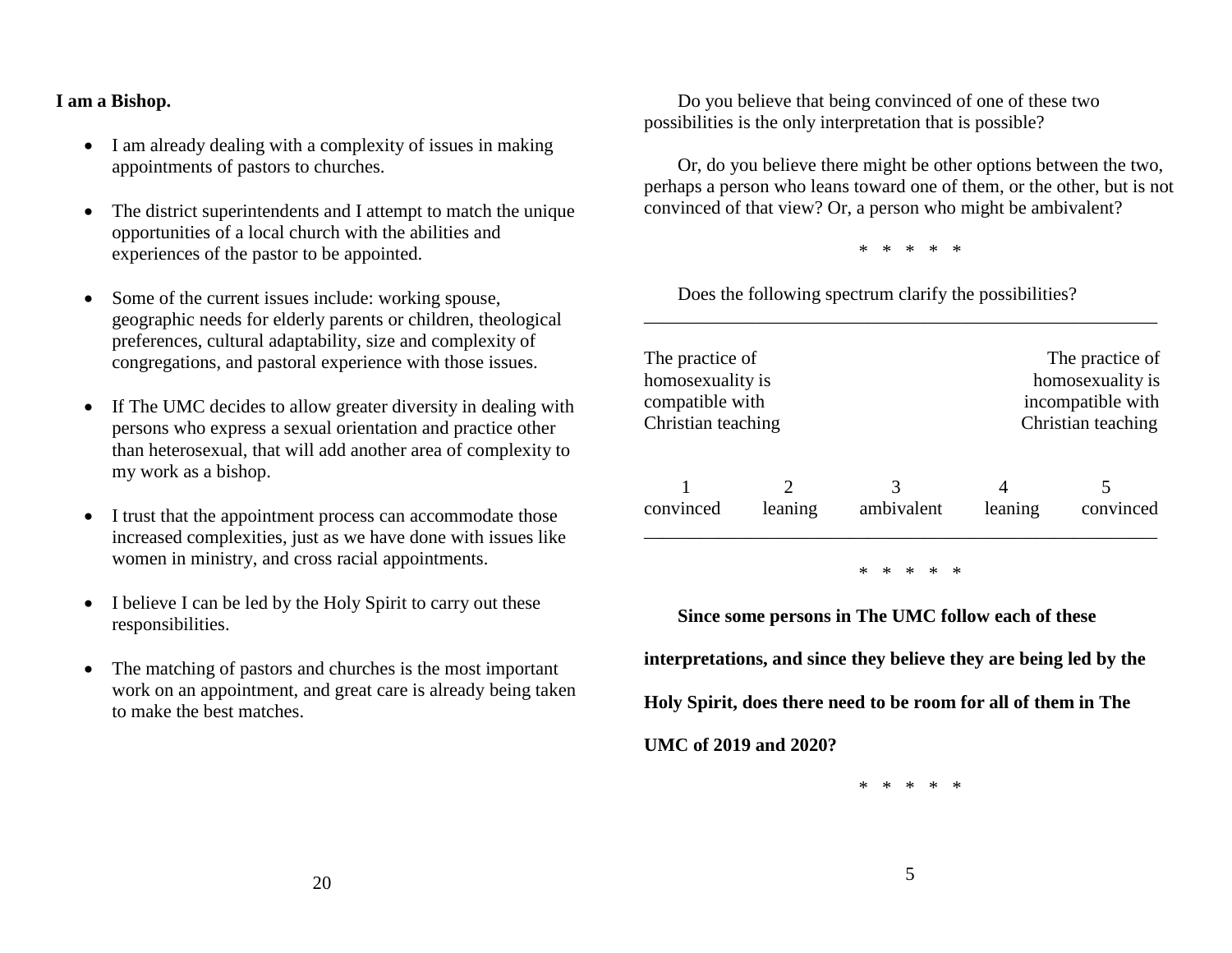Are there ways we can try to understand such perspectives? Will looking at them first through the eyes of a lay person, and then through the eyes of a clergy person, be helpful?

\* \* \* \* \*

Will reflecting on the options through the positions persons hold in the life of the local congregation and the annual conference help us to think through what this would look like?

- Pastor of a local congregation
- Member of a Staff-Parish Relations Committee
- Member of a governing entity of a local congregation
- Member of a Board of Ordained Ministry
- Member of an Annual Conference
- Delegate to General Conference
- District Superintendent
- Bishop

\* \* \* \* \*

# **I am a clergy delegate to General Conference.**

- I have been elected by a vote of the clergy members of my Annual Conference.
- I diligently attempt to understand the issues that will come before General Conference, reading and reflecting on those resources that I receive from The UMC, being careful not to be unduly influenced by caucus groups seeking to convince me of their particular viewpoint.
- If The UMC decides to allow greater diversity in dealing with persons who express a sexual orientation and practice other than heterosexual, I, and other members of the conference, will try to understand the five possibilities described on page 5.
- Prior to attending the General Conference, other members of the delegation and I discuss with each other our individual understanding of each of the five possibilities, and indicate the possibility that best represents our individual viewpoints.
- Other members of the delegation and I share our perceptions of the views of the members of our Annual Conference, and the local congregations with which we are familiar, attempting to discern approximate levels of support for each possibility.
- Although members of our delegation may vote according to their perspectives, each of us attempts to represent our constituents in as thoughtful a manner as possible.
- Other members of the delegation and I spend time in earnest and fervent prayer—throughout our process—that we might be led by the Holy Spirit to the fullest extent possible.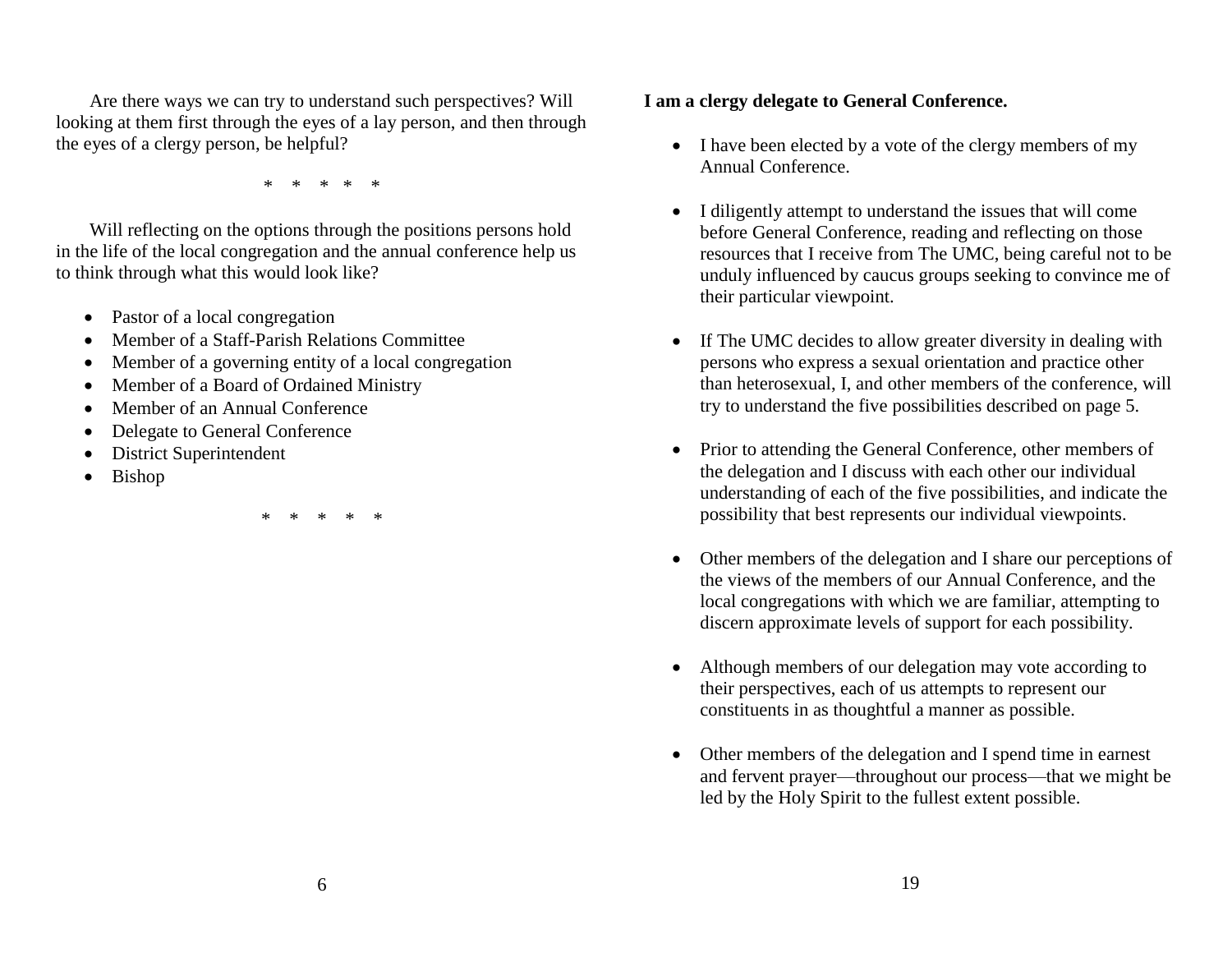# **I am a District Superintendent (or a person in a related conference position)**

- I am already dealing with a complexity of issues—in collaboration with my bishop and my colleagues on the cabinet—in working out the appointments of pastors to churches.
- My colleagues on the cabinet and I, together with the leadership of my bishop, attempt to match the unique opportunities of a local church with the abilities and experiences of the pastor to be appointed.
- Some of the current issues include: working spouse, geographic needs for elderly parents or children, theological preferences, cultural adaptability, size and complexity of congregations, and pastoral experience with those issues.
- If The UMC decides to allow greater diversity in dealing with persons who express a sexual orientation and practice other than heterosexual, that will add another area of complexity to my work as a district superintendent.
- I trust that the appointment process can accommodate those increased complexities, just as we have done with issues like women in ministry, and cross racial appointments.
- I believe I can be led by the Holy Spirit to carry out these responsibilities.
- The matching of pastors and churches is the most important work on an appointment, and great care is already being taken to make the best matches.

# **I AM A LAY PERSON**

- I am a follower of Jesus, who has been baptized, and who has become a member of a local UMC.
- I support this congregation with my prayers, my presence, my gifts, my service, and my witness.
- I believe in the authority of the Bible as defined in *The Articles of Religion of the Methodist Church* and *The Confession of Faith of the Evangelical United Brethren Church.*
- If The UMC decides to allow greater diversity in dealing with persons who express a sexual orientation and practice other than heterosexual, I will try to understand the five possibilities described on page 5.
- I prayerfully discern where I am on this spectrum of possibilities.
- I diligently attempt to understand the other four possibilities.
- I prayerfully share my viewpoint with those who are at other places on the spectrum, and prayerfully listen to them.
- I admit I might be wrong in my viewpoint, but this is what I believe.
- I am open to the leading of the Holy Spirit, even if it means modifying my viewpoint.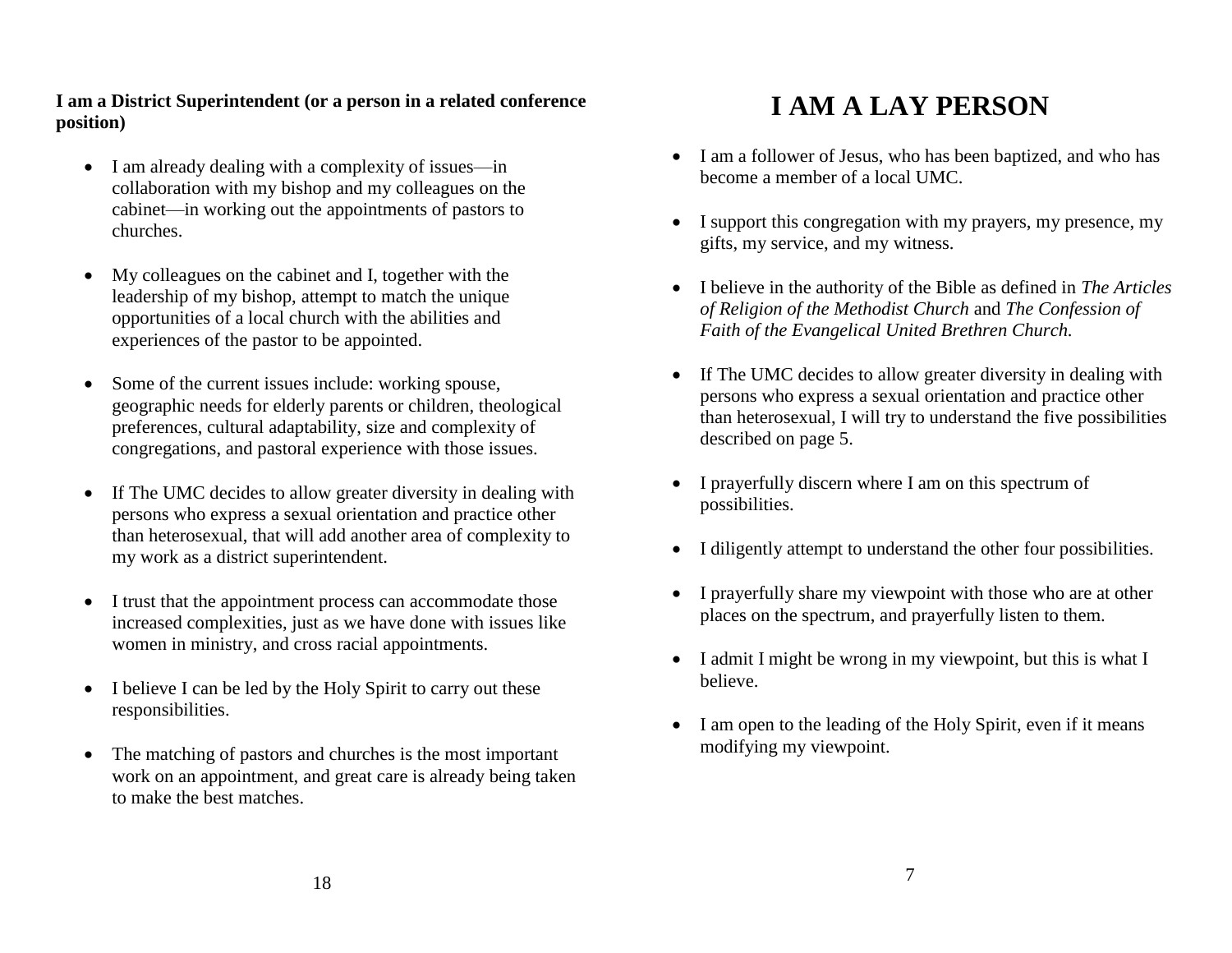### **I serve on a Staff-Parish Relations Committee.**

- I have been invited by the committee on nominations and leadership, and elected by the Charge Conference, to serve on the S-PRC.
- Among its responsibilities, the S-PRC participates in the process of securing clergy leadership, consulting with the district superintendent and the bishop regarding the qualities sought in a pastor (when a change is forthcoming).
- If The UMC decides to allow greater diversity in dealing with persons who express a sexual orientation and practice other than heterosexual, I, and other members of the S-PRC, will spend the time needed to understand the five possibilities described on page 5.
- Other members of the committee and I share our individual understanding of each of the five possibilities, and indicate the possibility (or possibilities) that best represents our individual viewpoints.
- Other members of the committee and I share our perceptions of the congregation, attempting to discern approximate levels of support for each possibility.
- Other members of the committee and I discuss, decide, and then notify our district superintendent regarding the possibility (or possibilities) we want for the clergy of our local church.
- Other members of the committee and I spend time in earnest and fervent prayer—throughout our process—that we might be led by the Holy Spirit to the fullest extent possible.

# **I am a clergy member of an Annual Conference.**

- I have been admitted to full connection in my Annual Conference and ordained as an elder or a deacon—after fulfilling the requirements set forth in ¶335 or ¶330 of the BOD.
- I cast votes on recommendations that come from the Board of Ministry during the Executive Session of the Clergy.
- If The UMC decides to allow greater diversity in dealing with persons who express a sexual orientation and practice other than heterosexual, I, and other members of the conference, will try to understand the five possibilities described on page 5.
- Other members of the conference and I discuss our individual understanding of each of these five possibilities.
- Other members of the conference and I recognize the Executive Session of the Clergy approves candidates for ordained ministry if the qualifications for ordination are met. (If The UMC decides to allow greater diversity in dealing with persons who express a sexual orientation and practice other than heterosexual—including same-gender marriages, or the ordination and appointment of married lesbian or gay persons— qualifications for ordination would be revised in *The Book of Discipline.)*
- Other members of the conference and I receive a report from the Executive Session of the Clergy.
- Other members of the conference and I spend time in earnest and fervent prayer—throughout our process—that we might be led by the Holy Spirit to the fullest extent possible.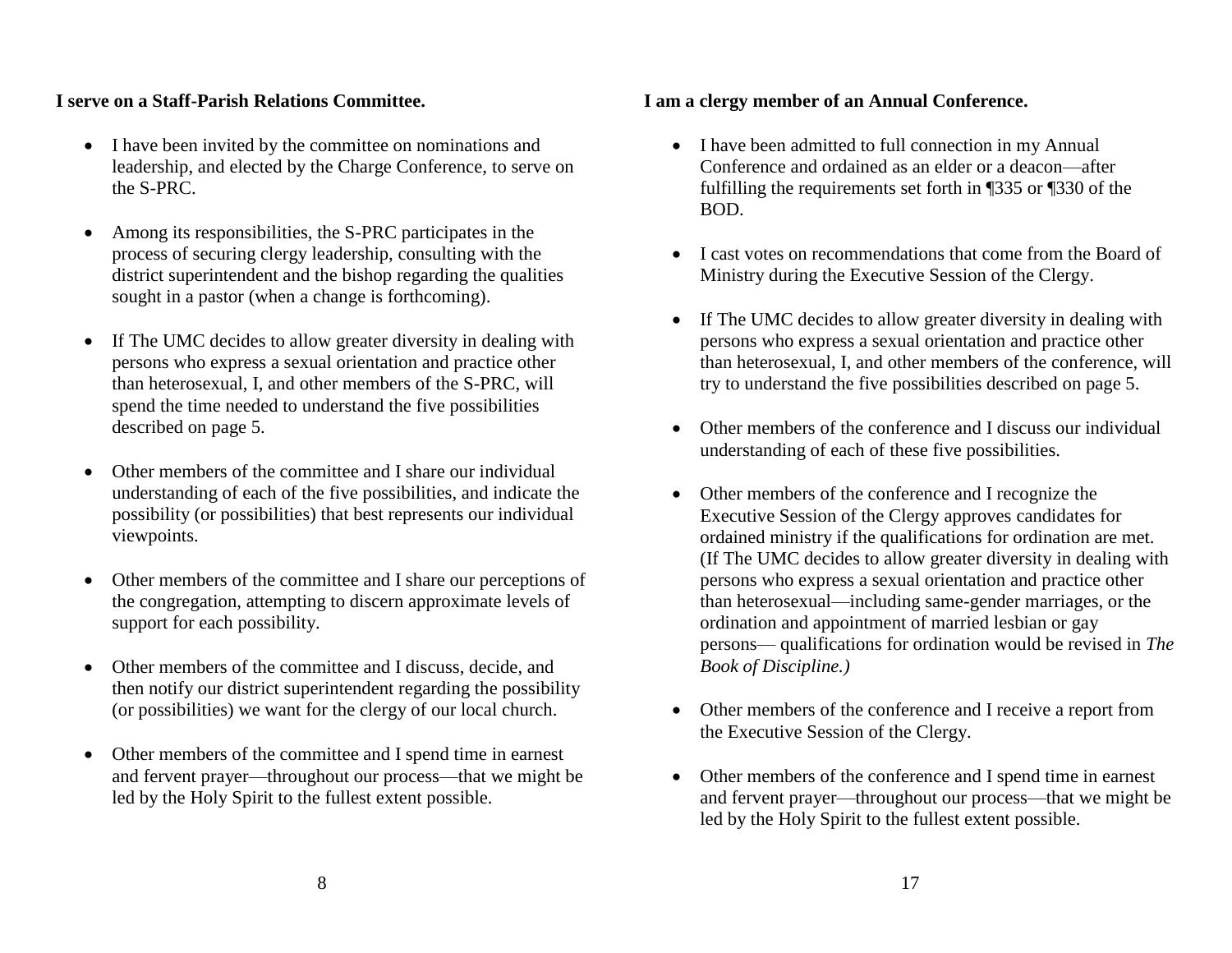### **I am a clergy member of the Board of Ordained Ministry.**

- I have been elected by my Annual Conference to serve on the Conference Board of Ordained Ministry, with others identified in ¶635 of the BOD, including clergy and lay persons.
- Among its duties, the board examines all applicants as to their qualifications for ordination.
- If The UMC decides to allow greater diversity in dealing with persons who express a sexual orientation and practice other than heterosexual, I, and other members of the board, will try to understand the five possibilities described on page 5.
- Other members of the board and I discuss our individual understanding of these five possibilities.
- Other members of the board and I recognize we can approve a candidate for ordained ministry if the qualifications for ordination are met. . (If The UMC decides to allow greater diversity in dealing with persons who express a sexual orientation and practice other than heterosexual—including same-gender marriages, or the ordination and appointment of married lesbian or gay persons— qualifications for ordination would be revised in *The Book of Discipline.)*
- Other members of the board and I make recommendations to the Executive Session of the Clergy, and through them, to the Annual Conference session, for the approval of candidates.
- Other members of the board and I spend time in earnest and fervent prayer—throughout our process—that we might be led by the Holy Spirit to the fullest extent possible.

### **I am a member of a governing entity of a local congregation.**

- I realize in all UM churches the overall responsibility for governance is the Charge Conference. However, in most local congregations another functional group carries out many of its responsibilities—the Board of Trustees, or the Governing Board, or another group by a similar title.
- Whatever its title, I understand that this governing entity is responsible for determining policies governing the use of the congregation's facilities.
- If The UMC decides to allow greater diversity in dealing with persons who express a sexual orientation and practice other than heterosexual, I, and other members of this group, will attempt to understand the five possibilities described on page 5.
- Other members of the group and I share our understanding of the five possibilities, and indicate the possibility that best represents our individual viewpoints.
- Other members of the group and I share our perceptions of the congregation, attempting to discern approximate levels of support for each of the possibilities.
- Other members of the group and I discuss, and then decide, what policies will govern the use of our congregation's facilities.
- Other members of the group and I spend time in earnest and fervent prayer—throughout our process—that we might be led by the Holy Spirit to the fullest extent possible.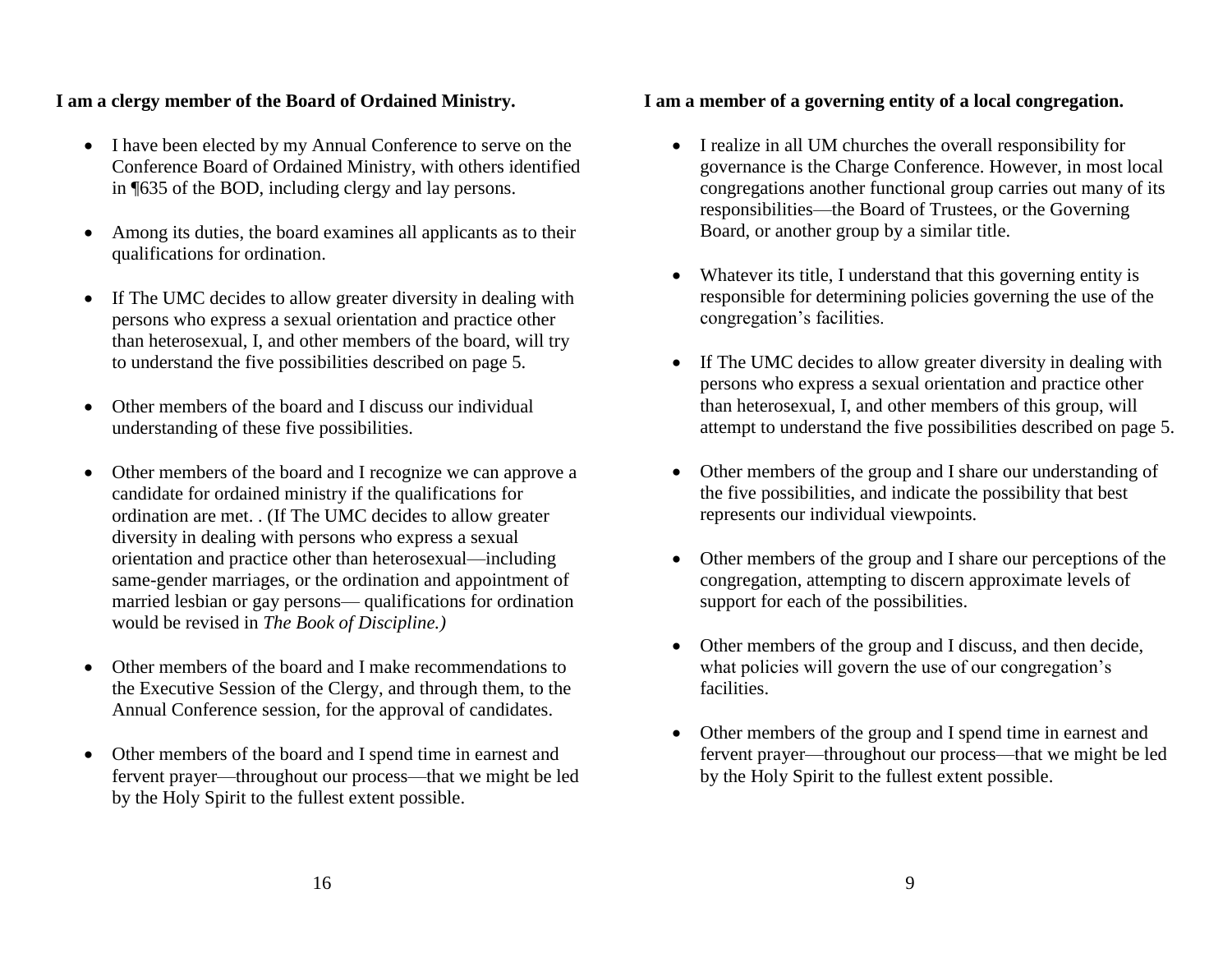### **I am a lay member of a Board of Ordained Ministry.**

- I have been elected by my Annual Conference to serve on the Conference Board of Ordained Ministry, with others identified in ¶635 of the Book of Discipline, including clergy and lay persons.
- Among its duties, the board examines all applicants as to their qualifications for ordination.
- If The UMC decides to allow greater diversity in dealing with persons who express a sexual orientation and practice other than heterosexual, I, and other members of the board, will try to understand the five possibilities described on page 5.
- Other members of the board and I discuss our individual understanding of each of these five possibilities.
- Other members of the board and I recognize we can approve a candidate for ordained ministry if the qualifications for ordination are met. (If The UMC decides to allow greater diversity in dealing with persons who express a sexual orientation and practice other than heterosexual—including same-gender marriages, or the ordination and appointment of married lesbian or gay persons—qualifications for ordination would be revised in *The Book of Discipline.)*
- Other members of the board and I make recommendations to the Executive Session of the Clergy, and through them, to the Annual Conference session, for the approval of candidates.
- Other members of the board and I spend time in earnest and fervent prayer—throughout our process—that we might be led by the Holy Spirit to the fullest extent possible.

### **I serve a local congregation.**

- If I am an elder (or in some situations a deacon), I am appointed by my bishop to serve in a particular place of ministry—in most instances a local congregation.
- I meet with my district superintendent on a regular basis, particularly when I am considering a change in appointment.
- If The UMC decides to allow greater diversity in dealing with persons who express a sexual orientation and practice other than heterosexual, I will try to understand the five possibilities described on page 5.
- I carefully think through where I am located on this spectrum.
- I meet with my DS and share where I locate myself on the spectrum.
- At the invitation of my DS, I meet with the S-PRC of the potential new appointment.
- I inquire of the committee regarding their location on the spectrum, and then discuss the understanding to which they have come.
- I share with them my location on the spectrum, discuss what I believe this will mean in my life and our joint ministry, and confer with my DS following the meeting.
- I spend time in earnest and fervent prayer—throughout this process—that we might be led by the Holy Spirit to the fullest extent possible.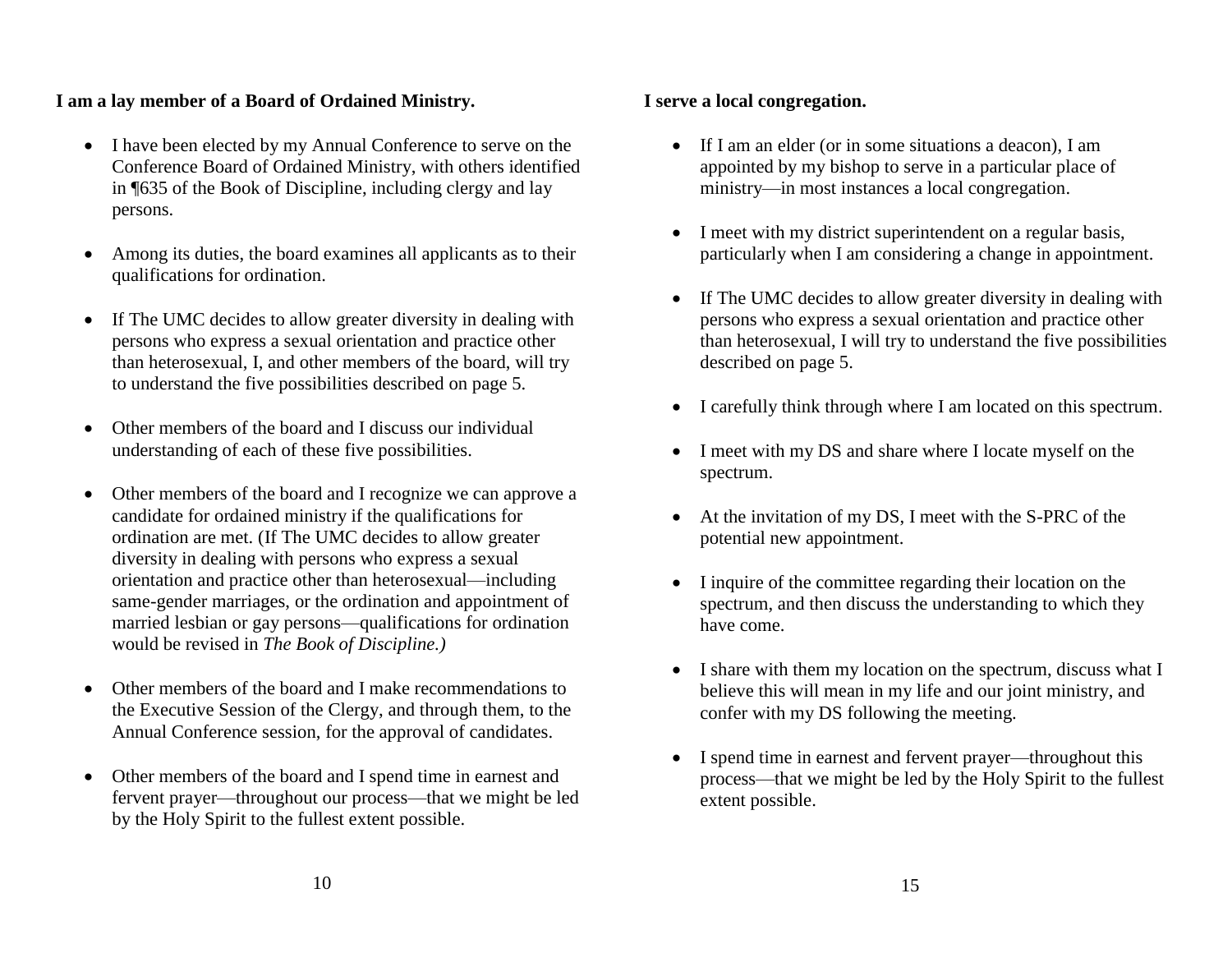# **I AM A CLERGY PERSON**

- I am a follower of Jesus, who has been baptized, and who has become a member of a local UMC.
- I have been called by God to serve as an elder or deacon, have completed the requirements leading to ordination, and have been approved by the Board of Ordained Ministry in my Annual Conference.
- I believe in the authority of the Bible as defined in *The Articles of Religion of the Methodist Church* and *The Confession of Faith of the Evangelical United Brethren Church.*
- If The UMC decides to allow greater diversity in dealing with persons who express a sexual orientation and practice other than heterosexual, I will try to understand the five possibilities described on page 5.
- I prayerfully discern where I am on this spectrum of possibilities.
- I diligently attempt to understand the other four possibilities.
- I prayerfully share my viewpoint with those who are at other places on the spectrum, and prayerfully listen to them.
- I admit I might be wrong in my viewpoint, but this is what I believe.
- I am open to the leading of the Holy Spirit, even if it means modifying my viewpoint.

# **I am a lay member of an Annual Conference.**

- I have been elected by the Charge Conference of the local congregation of which I am a member.
- I cast votes on motions that come before the Annual Conference.
- If The UMC decides to allow greater diversity in dealing with persons who express a sexual orientation and practice other than heterosexual, I, and other members of the conference, will try to understand the five possibilities described on page 5.
- Other members of the conference and I discuss our individual understanding of each of these five possibilities.
- Other members of the conference and I recognize the Executive Session of the Clergy approves candidates for ordained ministry if the qualifications for ordination are met. (If The UMC decides to allow greater diversity in dealing with persons who express a sexual orientation and practice other than heterosexual—including same-gender marriages, or the ordination and appointment of married lesbian or gay persons—qualifications for ordination would be revised in *The Book of Discipline.)*
- Other members of the conference and I receive a report from the Executive Session of the Clergy.
- Other members of the conference and I spend time in earnest and fervent prayer—throughout our process—that we might be led by the Holy Spirit to the fullest extent possible.